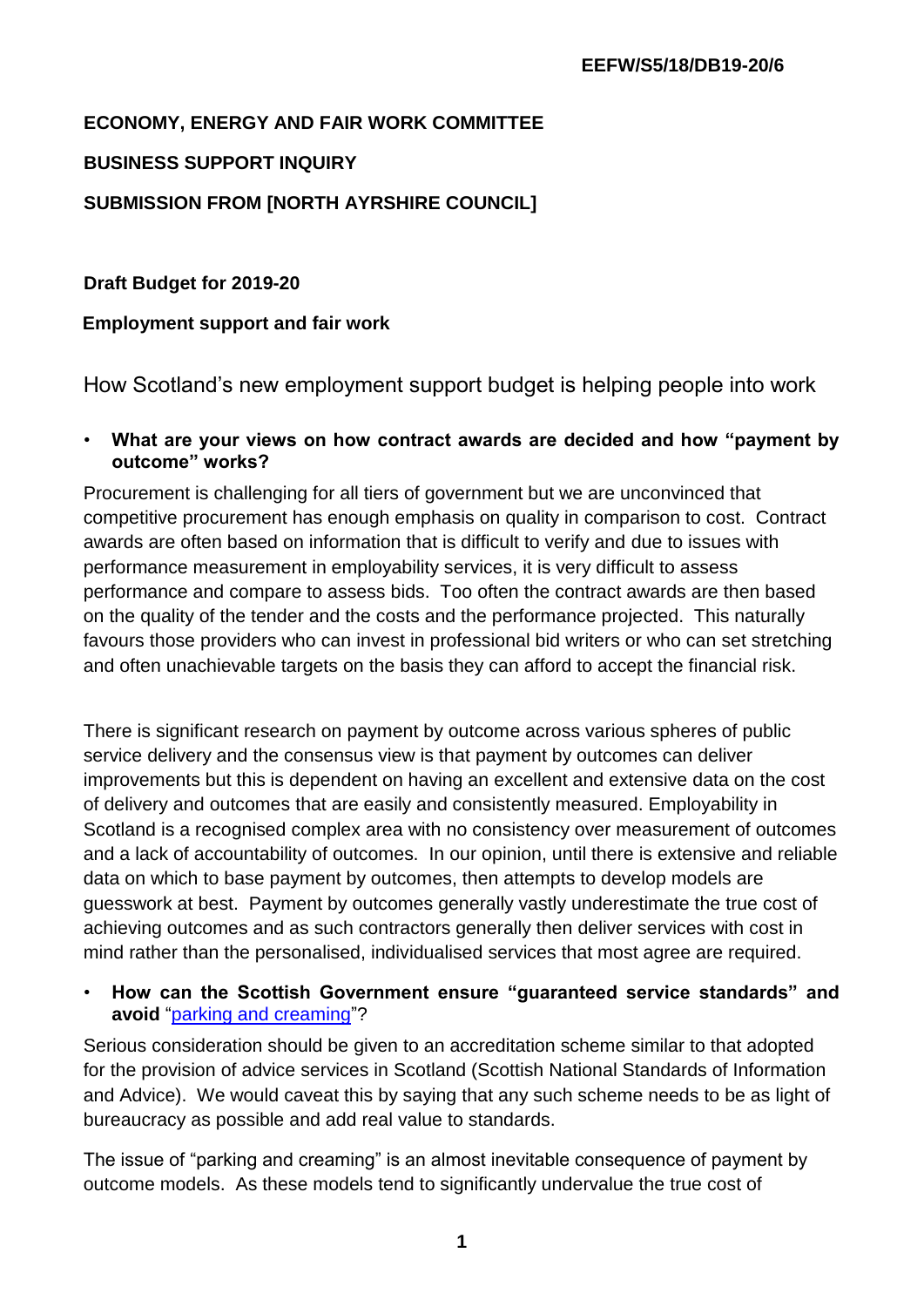supporting those most disadvantaged into jobs, then parking and creaming become an economic imperative for providers. The only way to avoid this is to avoid payment by outcomes completely and pay the actual costs of supporting each customer. Or there is a middle ground where some financial incentives can be built into the model to reward providers for intermediate outcomes – however such systems are mired in complexity and open to abuse.

Furthermore, the true cost of dealing with challenging clients is largely born by other parts of local public sector – housing, social work, public health, etc. Aligning employability funds/ contracts with relevant public services to ensure comprehensive support is available and joined up to address the needs of those most disadvantaged may be the only way to effectively guarantee service standards.

## • **How well do the newly devolved services work with reserved Job Centre Services?**

It is perhaps too early to say how devolved services are working with Job Centre Services but the initial signs are not encouraging, with referral rates low and some feedback that DWP staff do not see a significant difference between devolved services being provided and past programmes such as the Work Programme. Ultimately the relationship will only work if Fair Start providers demonstrate to JCP staff that they can achieve good outcomes for customers. This trust will take some time to build and will be reliant on results.

## • **What can be done to ensure high levels of participation when the programme is voluntary?**

People need to see a clear route to employment and need to be convinced that this is a viable outcome. Many of the customers will have taken part in employability programmes before and therefore may be cynical about their effectiveness – training for the sake of training must be avoided, linkages to real jobs must be visible. The programmes need to focus as much on motivation and positive thinking as they do on technical skills and qualifications.

## • **How are delivery agents and the Scottish Government helping people move into sustained and fair employment?**

The harsh reality is often that the most realistic and accessible job options for unemployed people are low paid and in sectors with systemic issues in relation to Fair Work. While delivery agents and Scottish Government attempt to move people into sustained and fair employment – the structural issues around the labour market opportunities constrain this approach. Both delivery agents and Scottish Government are often faced with a moral dilemma – is any job better than no job?

## • **How should success be measured?**

Ultimately success should always be measured in terms of job outcomes, sustained job outcomes and the quality of jobs secured. While for many progression to employment is a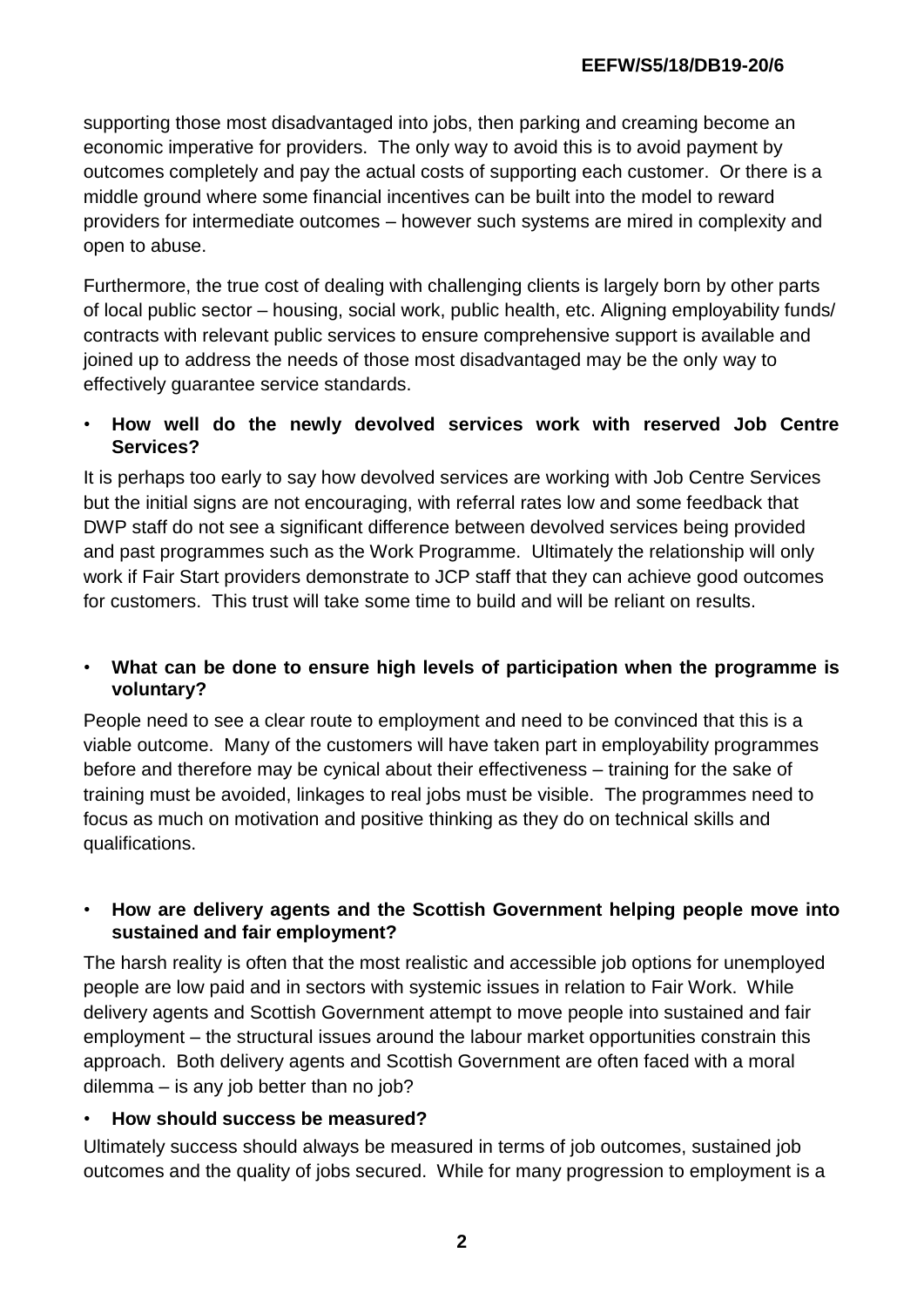more realistic aim in the short to medium term, this only represents success if it ends in a job over the longer term.

# The role of the enterprise agencies (Scottish Enterprise and Highlands and Islands Enterprise) in supporting and growing good quality employment **How are the budgets of the enterprise agencies used to help businesses employ more people?**

The budgets for both HIE and SE have considerable focus on supporting the acceleration of business growth. It is expected that increases in turnover will demand an increase in staff levels. This however is not always the case and with similar focus on innovation and new technologies a challenge exists on resources to help support more traditional regional economies. Technology and advancements such as automation may impact different demographics and geographies in different ways and we need to ensure our businesses and communities are resilient to this and able to play a role in the future economy. If companies do not have the ability to embrace new technologies and implement possible gains from digital infrastructure they may face an "innovate or die" scenario. Technologies, including robotics and automation, also present traditional industries, like engineering and manufacturing, with the opportunity to innovate in processes and materials and drive productivity.

A recent Scottish Council for Development and Industry (SCDI) report on automation argues there should be the development of regional opportunities and immediate action to support those areas at risk of automation. The report recommends that regions will face challenges if their labour markets are more highly concentrated. With Ayrshire"s historical reliance on public sector, manufacturing and retail, there will be a need to manage risk to ensure government"s aim of delivering fairer, inclusive communities. Steps should be taken to avoid the negative long-term effects of past eras of industrial change, characteristic of many of Scotland"s rural areas. SCDI recommend that pre-emptive action should be taken to support people and regions which may be left further behind, aligning economic and skills strategies for sectors and regions where automation may impact most.

## • **What are the examples of the enterprise agencies safeguarding jobs?**

Both SE and HIE are predominantly focused on growth and investment however work in key sectors eg manufacturing and resources provisioned for SMAS do build competitiveness for growth companies.

At a regional level specific resources are not provisioned for sustaining employment however when working in partnership to develop specific approaches can help sustain employment. A local example of this would be a food processing firm who had significant cash flow issues and were supported via a collaboration with SE and the Council to create a package of support to help overcome issues.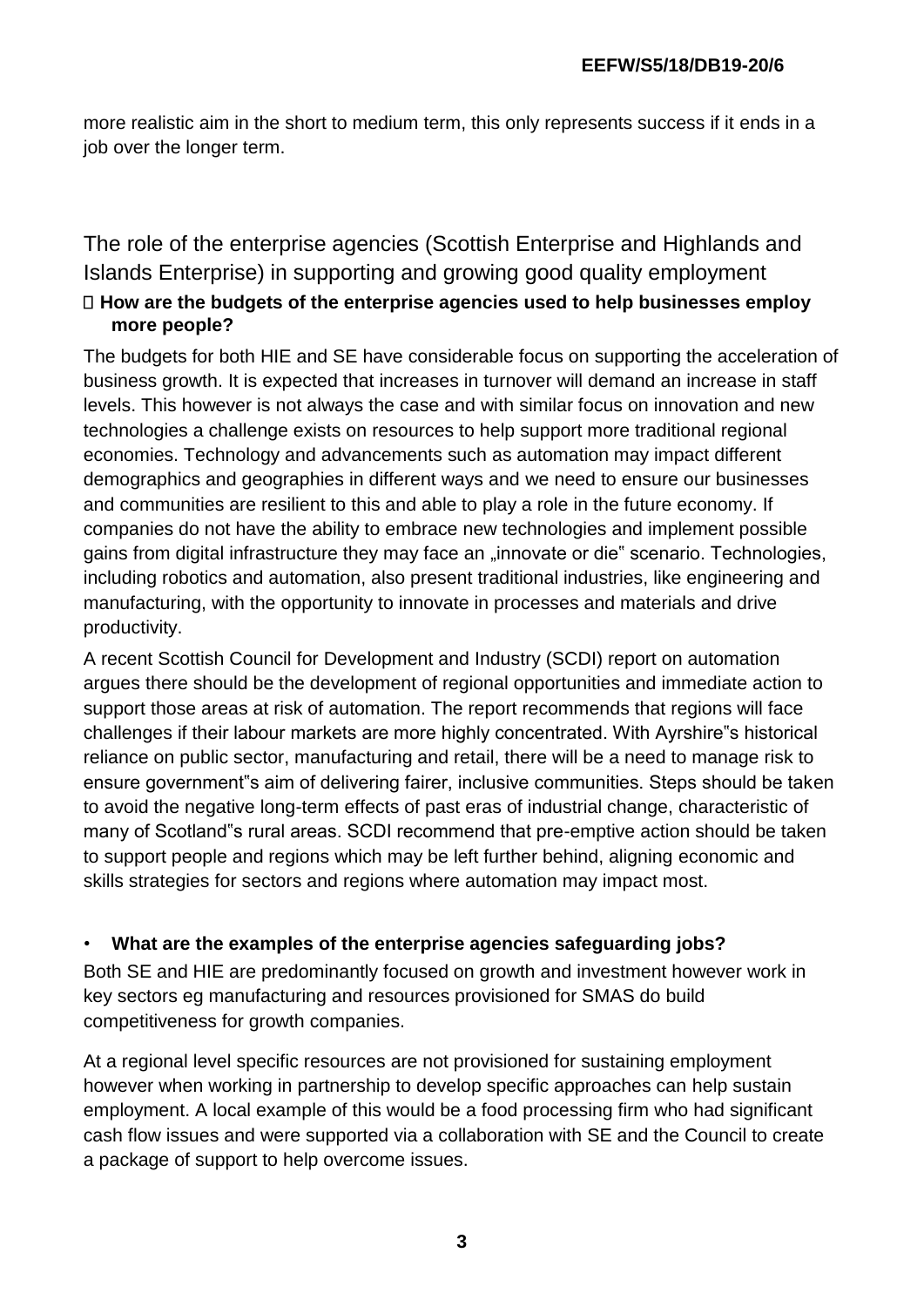## • **How do the enterprise agencies use their budgets to attract foreign investment?**

The approach to inward investment particularly by SE is very much sector and nationally focused. This often realises enquiries to major areas e.g. cities, central belt. There is little focus on regional opportunities linking to the wider inclusive growth agenda.

It should however be noted that SE have indicated an appetite to explore the regional approach more proactively and hopefully this will prove fruitful. Greater focus should be given to directing investment to areas where it can have greatest economic impact on the labour market.

• **How do the enterprise agencies use their budgets to improve job quality and ensure fair employment?** 

SE and HIE do focus on higher level growth and FDI therefore supporting more skilled higher paid roles. There is little evidence locally of an agenda of fair work emanating from national agencies.

• **What has been the impact of recent budget reductions on the enterprise agencies' ability to provide, maintain and safeguard employment within the areas they serve?** 

Within North Ayrshire we are aware that other S.E. owned sites in cities and central belt have been prioritised for investment. As a result of prioritisation and reduced budget there has been very limited investment in their local sites. This exacerbates the already failed private/ speculative development commercial property market, without which we have an aging and limited portfolio. This impacts on the number jobs that are locally available. North Ayrshire has the lowest job density ratio in Scotland with relatively high travel costs out with the area.

• **How are the enterprise agencies' budgets being used to address productivity and employment gaps between Scotland's top and bottom performing local authority areas?** 

SE are currently engaging with North Ayrshire on a regional approach to support businesses and economic development. It is early days however it is hoped that the difficulties that smaller more challenged local authorities have may be considered and allow greater access to levels of support.

The Enterprise and Skills Review recognises the importance of regions which is welcome. North Ayrshire Council are working with East Ayrshire and South Ayrshire Council to explore how an Ayrshire Regional Partnership could boost the Ayrshire economy and drive inclusive growth throughout the region. An Ayrshire partnership will build on the progress being made to deliver the ambitious Ayrshire Growth Deal.

Reducing regional disparities is a key issue for the Scottish economy. Uneven growth is evident within Scotland and the Scottish Government"s Economic Strategy (2015) recognised this – highlighting the gap in output per person between Edinburgh and the East and North Ayrshire as a specific example. In addition to this figure, North Ayrshire"s job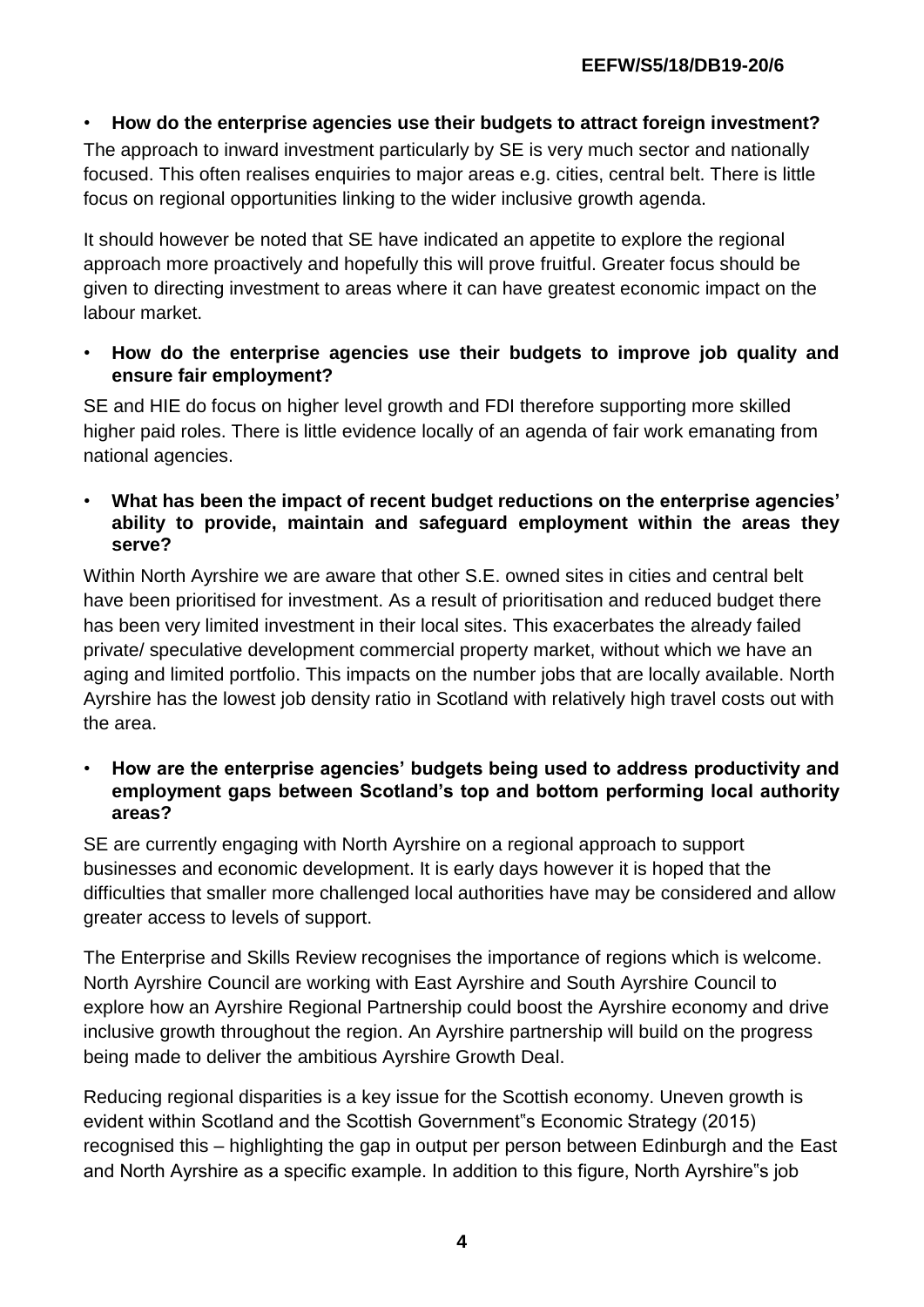density at 0.57 is one of the lowest in Scotland (compared to 0.80 for Scotland), making North Ayrshire 27th out of 32 local authorities for job density. North Ayrshire"s employment rate is 70.4% compared to the Scotland rate of 74.3% (APS, 2018).

North Ayrshire Council recognise that in an increasingly challenging economic environment, we have to work in new ways in order to deliver inclusive growth. As a result, working in partnership with the Scottish Government"s Office of Chief Economic Advisor, the Council piloted the "Inclusive Growth Diagnostic". The main purpose of the Diagnostic was to identify constraints and opportunities for driving inclusive growth in North Ayrshire in order to prioritise actions to address them at a time of constrained public sector resources.

The outputs from the Pilot are a set of identified local constraints – barriers that prevent communities and groups from participating in economic growth – that if tackled over a long and sustained period could make a transformational difference to our local communities.

The result of the diagnostic was a list of prioritised constraints to achieve inclusive growth in North Ayrshire: Intermediate/Advanced skills, Jobs density, Health and well-being, Basic digital skills,

Entry-level skills/Work-readiness, Business-specific skills and entrepreneurship, Childcare, Migration and Population decline, Sector composition, Digital connectivity, Aspirations, Digital innovation, Business premises, People to jobs (transport), Housing, Goods to market (transport)

This exercise also identified "excluded" groups – that is, groups sharing similar characteristics that have been particularly excluded from the benefits of economic growth (and particularly labour market inclusion). The excluded groups identified are as follows: Young People; Those experiencing long-term health problems; those experiencing in-work poverty; and Females.

The findings of the diagnostic are being used to inform investment and policy decisions in the short, medium and long term. In the short term the work is already being incorporated into the delivery of our current programmes. The Council has commenced work to assess the findings of the Diagnostic against current activities and to identify areas where enhanced or additional activity might be required to tackle the constraints identified.

Further to this, the Diagnostic has provided an evidence base for the local authority, and regional partners, to engage with Government and agencies. The inclusive growth diagnostic has influenced the priorities of the local authority in the delivery of its economic development plans, however there needs to be further discussions with government and its national agencies on how they will reflect and respond to the North Ayrshire priorities. To address the low jobs density (2 people of working age for every job in North Ayrshire) will largely depend on investment decisions that are made or directed by government or national agencies. Whilst it is recognised that the priorities in themselves are complex and interdependent, there needs to be recognition that national policy must change to recognise the challenges that North Ayrshire faces if inclusive growth is to be fully addressed.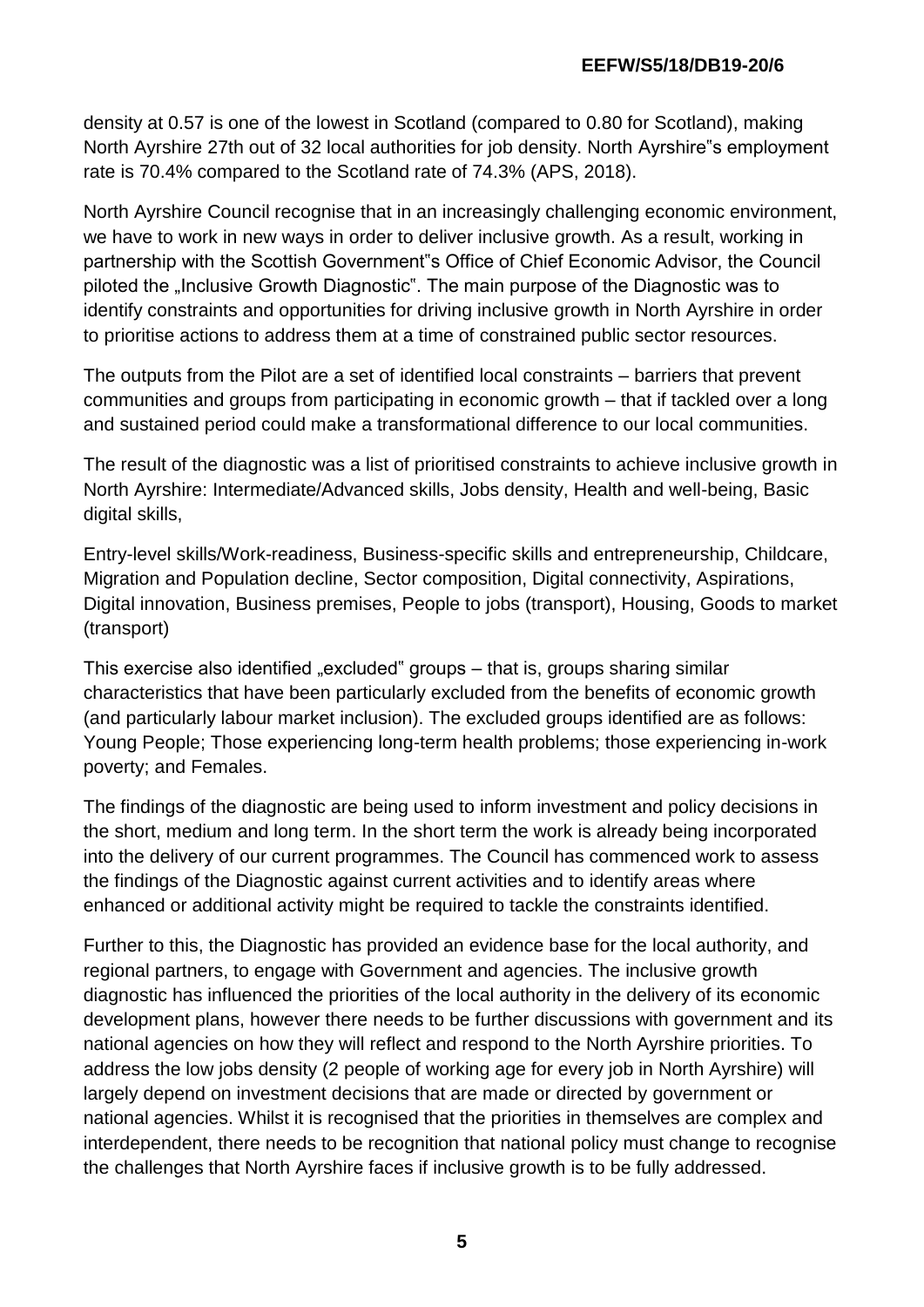# Apprenticeship levy

## • **How is Apprenticeship Levy money being used in Scotland?**

The Scottish Government has stated that the Apprenticeship Levy has not provided any "new" resources for Scotland and as such no major new programmes have been funded. However the Scottish Government has missed an opportunity to create a system whereby the levy is used to incentivise employers to recruit apprentices. The levy money is being used inappropriately in Scotland for the following reasons –

- Additionality is unclear
- Employers not clearly and consistently getting anything back from paying the levy

Levy monies not clearly being used to incentivise employers to do things differently Local Authorities have been disproportionately impacted by the levy as some of the biggest employers in Scotland. Yet we receive no Government support (out with training costs) to continue to recruit large numbers of apprentices. At this point in time, Local Authorities get no return from paying the levy. We believe the levy paid by Local Authorities should be ring fenced to provide resources for Local Authorities to recruit from disadvantaged groups. At a time of budget pressures across the public sector, we believe the Apprenticeship Levy was an opportunity missed to sustain Local Authorities major contribution.

## • **Has this UK Government policy led to employers taking on more apprentices?**

In England there has been a significant drop in the number of apprenticeship starts since 2016, suggesting that the policy is not having its intended impact.

Apprenticeship starts have remained steady in Scotland since the introduction, suggesting the impact has been fairly neutral.

We would add that is not possible for us to assess causation around these figures.

## **Community and Locally Owned Energy**

**For further context, please see: th[e](http://www.gov.scot/Topics/Business-Industry/Energy/Energy-sources/19185/Communities)** [CARES](http://www.gov.scot/Topics/Business-Industry/Energy/Energy-sources/19185/Communities) **[s](http://www.gov.scot/Topics/Business-Industry/Energy/Energy-sources/19185/Communities)cheme an[d](https://www.localenergy.scot/projects-and-case-studies/searchable-map-of-local-energy-projects/)** [Local Energy Scotland"s](https://www.localenergy.scot/projects-and-case-studies/searchable-map-of-local-energy-projects/) **involvement in delivering the scheme**.

• **What are your views on the Scottish Government's approach to financing and supporting community and locally owned energy?** 

Sustainable operations is one of the five workstreams within our Environmental Sustainability & Climate Change Strategy and North Ayrshire Council are committed to the development of various new renewable projects. The support available from CARES and LES is extensive and has been valuable in supporting community owned energy. North Ayrshire Council have not yet directly used the financial support that is available from Local Energy Scotland, primarily as the 50% intervention rate can act as a barrier. Projects aiming to improve non-domestic energy efficiency and EV Infrastructure have sought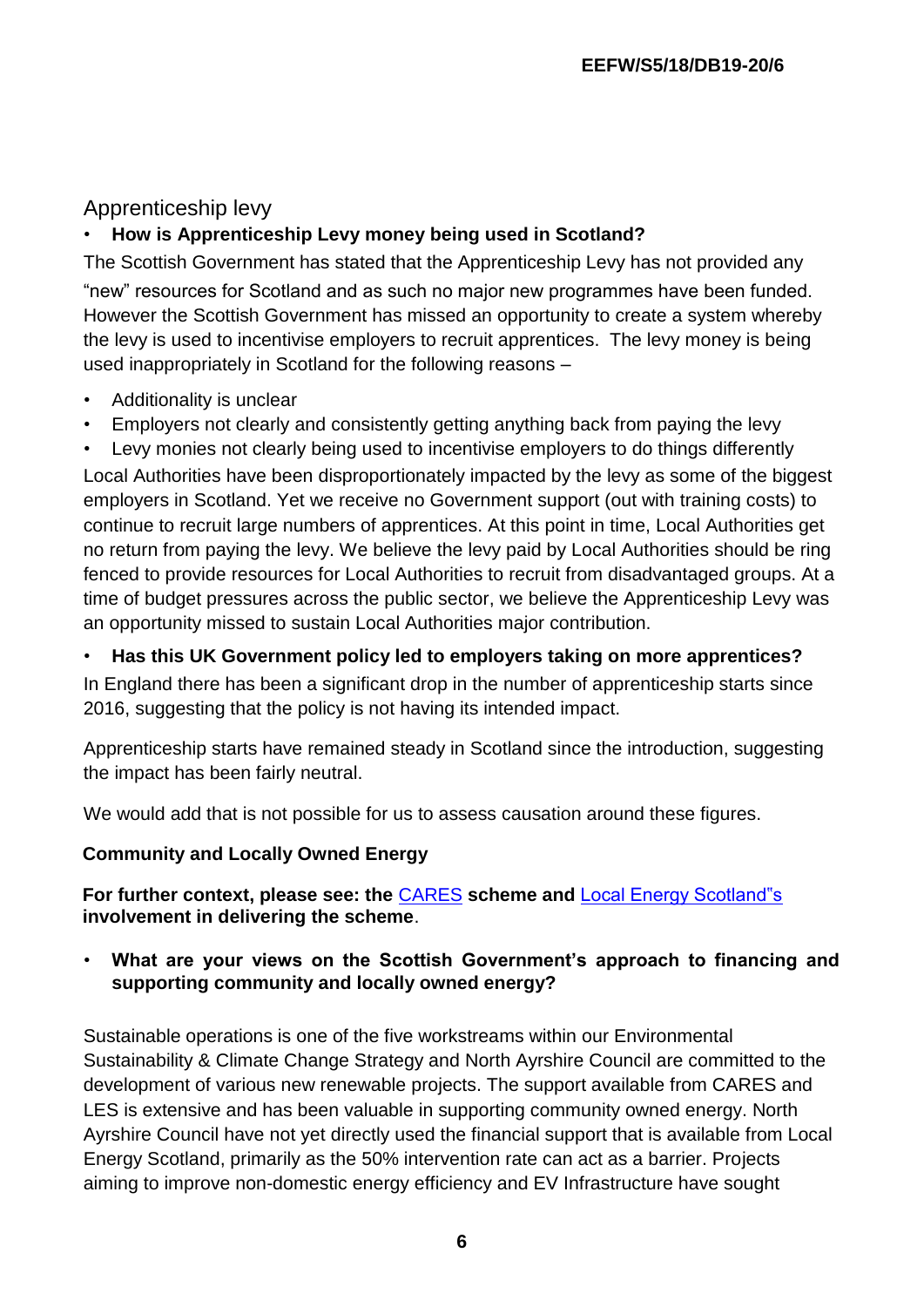funding through other routes, including other Scottish Government routes – for EV there is 100% capital grant funding available, non-domestic energy efficiency can be financed through 0% interest free loans and feasibility studies are very often 100% grant funded hence the lack of take up on the LES support.

## • **Is there adequate funding to hit the 2020 [target](https://www.localenergy.scot/projects-and-case-studies/searchable-map-of-local-energy-projects/) of 1GW of community and locally owned energy by 2020 and 2GW by 2030?**

This year North Ayrshire Council is delivering the Social Housing Solar PV retrofit project to install rooftop solar on up to 500 properties in our housing stock that will lead to an aggregated installed capacity in the region of 1MW. This innovative approach is based on a marginal business case, but has been able to progress as a result of access to suitable finance.

It complements the solar PV arrays installed across many of our schools and corporate buildings (total installed capacity of c.1.5MW) in addition to a biomass boiler programme (total installed capacity of over 4MWp) at 13 educational properties. Many of these installations are unlikely to have existed in the absence of suitable support systems to offset the heightened costs over more established (and higher carbon) alternatives.

Renewable project business cases have become very challenging following changes to the available support schemes. In November 2015, North Ayrshire Council received planning consent for a 5MW solar farm on the Shewalton landfill site. Despite favourable planning and site conditions the project is on hold as a result of having to revisit the business case. As solar PV is not considered to be innovative it is unlikely to attract capital funding from CARES or LCITP, despite the potential to add innovative measures such as battery storage. Capital funding is currently aimed at demonstrator and innovative projects – should funding be made available for standalone projects then this would help us to reach the 1GW target in 2020. If the intervention rate of 50% is removed from the Enablement Grant, this would encourage the uptake of feasibility studies for renewable projects – however, the financial returns of renewable projects would need to be addressed in the first instance.

## • **Which technologies (heat and/or electricity) have the most potential to transform community and locally owned energy, and are resources being adequately targeted?**

Our view is that this is largely dependent on the objectives behind community and locally owned energy – as a revenue generator, security of supply, greater resilience against utility costs are likely examples.

Individual ASHP to social housing stock could have potential in areas which are off the mains gas and rely on solid/liquid fuels, which are often transported by road. Uptake of this particular technology has not been widespread within individual dwellings but there are a number or large scale heat networks that are expected to use heat pumps. Further